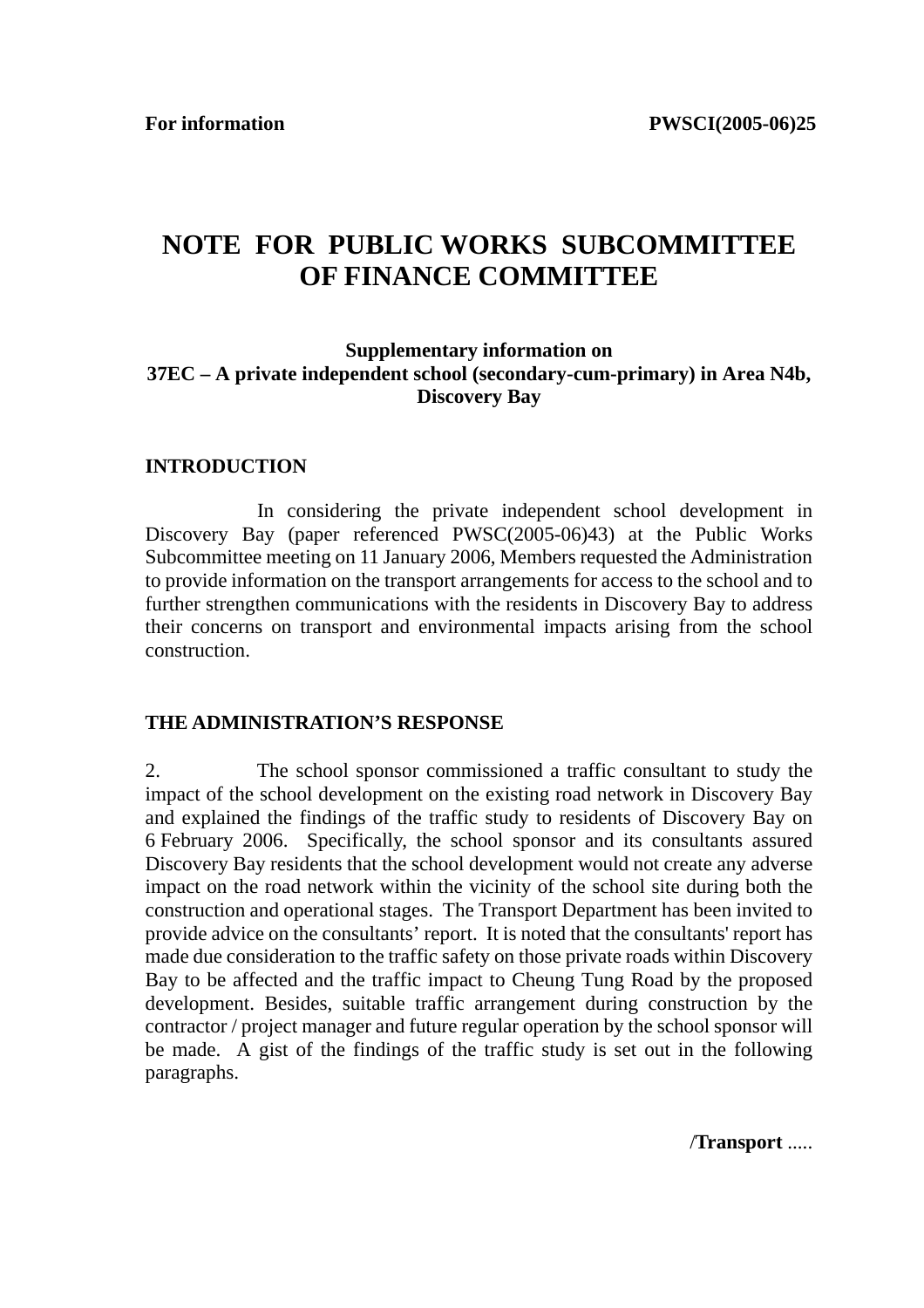# **Transport Arrangements and Safety Measures**

## *Construction Stage*

3. To minimise the impact of construction traffic on the neighbourhood, all such traffic will use the route through Discovery Bay tunnel during the construction stage (as shown at **Enclosure A)** and stay away from the residential areas.

4. The following measures (illustrated at **Enclosure B**) will be adopted throughout the construction period to ensure the safety of residents and to mitigate any adverse impact on the environment (mainly noise and dust nuisances) during the construction of the school **–**

- (a) Construction traffic will be segregated from pedestrians by means of a temporary safety barrier along the entire 200-metre access route through the Siena Park;
- (b) At the entrance to the Siena Club, traffic wardens will regulate the flow of construction and resident traffic at two safety check points to minimise any adverse impact. Designated crossing points will be maintained outside the Siena Club, with 'road humps' provided at each end to reduce the speed of the construction traffic in the area;
- (c) All loading and unloading of construction vehicles will be carried out within the school site boundary. No parking will be allowed along the access route;
- (d) The existing surface along the access route through Siena Park will be covered with temporary protective concrete panels, and special wheel washing and watering facilities will be provided to prevent dust and mud emission from the site; and
- (e) The guidelines on best construction practices published by the Environmental Protection Department will be followed for pollution control.

# *School Operational Stage*

5. When the school is in operation, students will commute to school by existing estate shuttle buses, school buses, golf carts, cycling and walking. These transportation means will be managed at the entrance to the Siena Park area as shown at **Enclosure C –**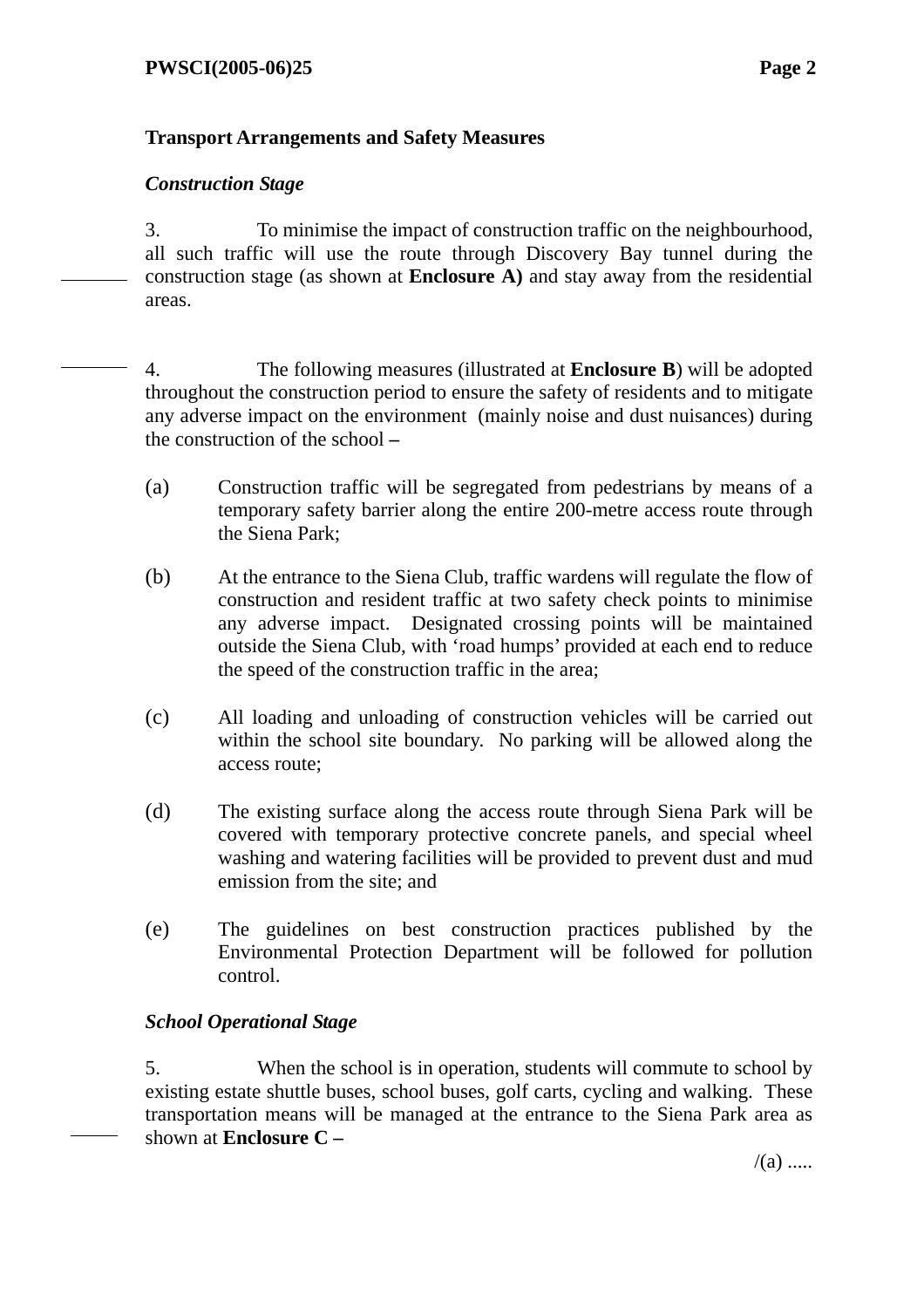## (a) Estate shuttle buses

The buses will drop off students at an existing bus stop near the Siena Club entrance. Students will then walk a short distance along the western footpath of the Siena Park to the school.

The consultant's traffic study has shown that the 20 estate shuttle bus trips currently commuting to / from the ferry pier during the morning and afternoon peak hours are more than adequate to meet the demand generated by the school population. This is because the residents and the students basically travel in opposite direction during those peak hours and 80% of the seats on those bus trips could be made available for the students. That said, the estate shuttle bus company is prepared to enhance the service should there be a demand in future.

(b) School buses

The school sponsor will operate school buses for circulating within Discovery Bay for the local residents and plying between Discovery Bay and Tung Chung / Sunny Bay to serve primarily those students residing outside Discovery Bay. The service will be provided by six single-decker school buses with a capacity of about 40 passengers each. These buses will utilise the current access road at the Siena Park, which is a proper vehicular access of Emergency Vehicular Access standards, to enter the school and pick-up / drop-off students within the school boundary. Three loading/unloading bays will therefore be provided within the school development to facilitate passenger drop-off/pick-up. Besides, school bus waiting bays have been recommended on Siena Avenue to allow better management of the school bus traffic. The school sponsor is prepared to enhance the bus service provided should there be a demand in the future.

(c) By golf carts

Golf carts will be allowed to access the Siena Park and a drop-off point / no waiting zone will be provided within the park area. Students will get off from their golf carts and walk to school using the western footpath of the Siena Park. Alternatively, golf carts can be parked at the golf cart parking lot outside the Siena Club and parents can walk their students to school.

(d) By cycling and walking

Students who opt to cycle or walk will use the western footpath of the Siena Park to access the proposed school.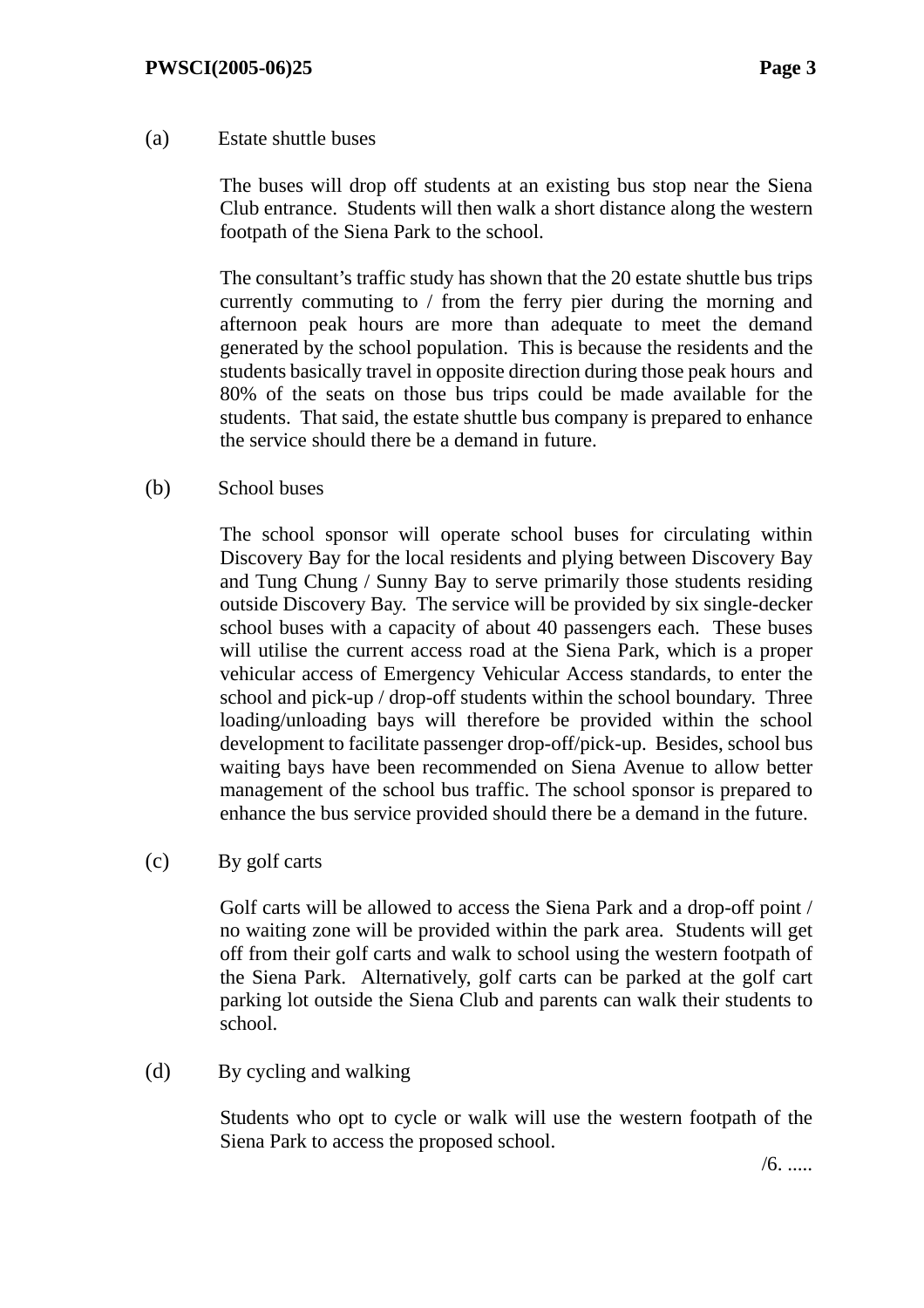6. To ensure the safety of the school community, all pedestrians and vehicular flows will be closely monitored, segregated and managed by school traffic wardens. The primary and secondary school sections will start and finish at different times in order to minimise the traffic impact. Besides, service vehicles will access the school during non-peak hours, with all loading and unloading being carried out within the school boundary.

# **Briefing for the Discovery Bay Residents**

7. The school sponsor briefed residents of the arrangements on 6 February 2006. Almost 200 residents attended the briefing. Some residents enquired if the present estate shuttle bus services would be able to cope with the demand from students and teaching staff; whether the additional traffic will adversely affect the traffic flow along the Discovery Bay Road and Siena Avenue and the tranquil environment in Discovery Bay; whether the oval-shaped access road is a proper vehicular access; whether a separate carpark could be made available in another area distant from the school to lessen the traffic at the single-lane oval-shaped access road; if proper pedestrian crossing would be put in place; what kind of measures would be taken to separate different type of road users; and whether the proposed transport arrangements have taken into account adults accompanying their children to school. Some residents also suggested that the school sponsor should use environmentally-friendly school buses and avoid carrying out construction works on Sundays.

8. The briefing has, to a large extent, addressed the above enquiries. The school sponsor and its consultants took note of residents' constructive comments to further improve the traffic flow and reduce any negative environmental impact. Although the pedestrian impact assessment conducted by the school's consultants indicates that the footpath adjacent to the proposed school development is wide enough to cater for additional walk trips generated by the school, the school sponsor undertook nonetheless to consider the pedestrian / bicycle flows into the school from the surrounding area and make recommendations to improve safety and traffic flow. In considering the pedestrian / bicycle needs at the junction of Siena Avenue and Discovery Bay Road, the school sponsor also undertook to provide additional traffic attendants to ensure student safety if necessary. In addition, both the school sponsor as well as the developer of Discovery Bay undertook to consider enhancing the school bus service and increasing the frequency of the estate shuttle buses respectively if there is a need to do so.

9. We note that many residents are in full support of the school and are looking forward to its early operation. The school sponsor and its consultants will

/continue .....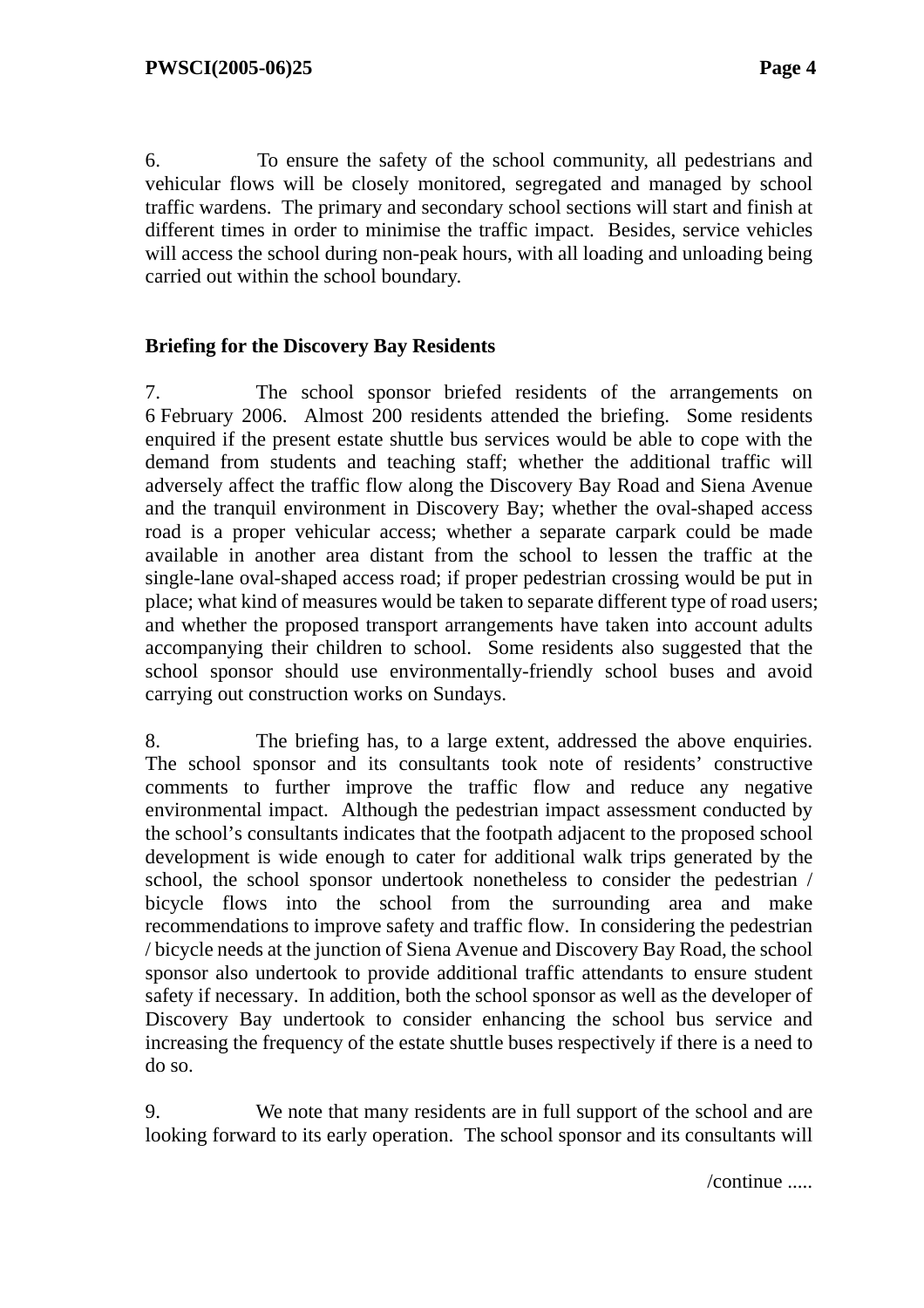continue to liaise closely with the residents with a view to refining the transport arrangements for the safe and sustainable operation of the school. To enhance regular communication, the school sponsor will regularly update Discovery Bay residents and interested parents via its website. The developer of Discovery Bay has also offered to help disseminate the information by way of the "Discovery Bay Community" newsletter.

--------------------------------------

Education and Manpower Bureau February 2006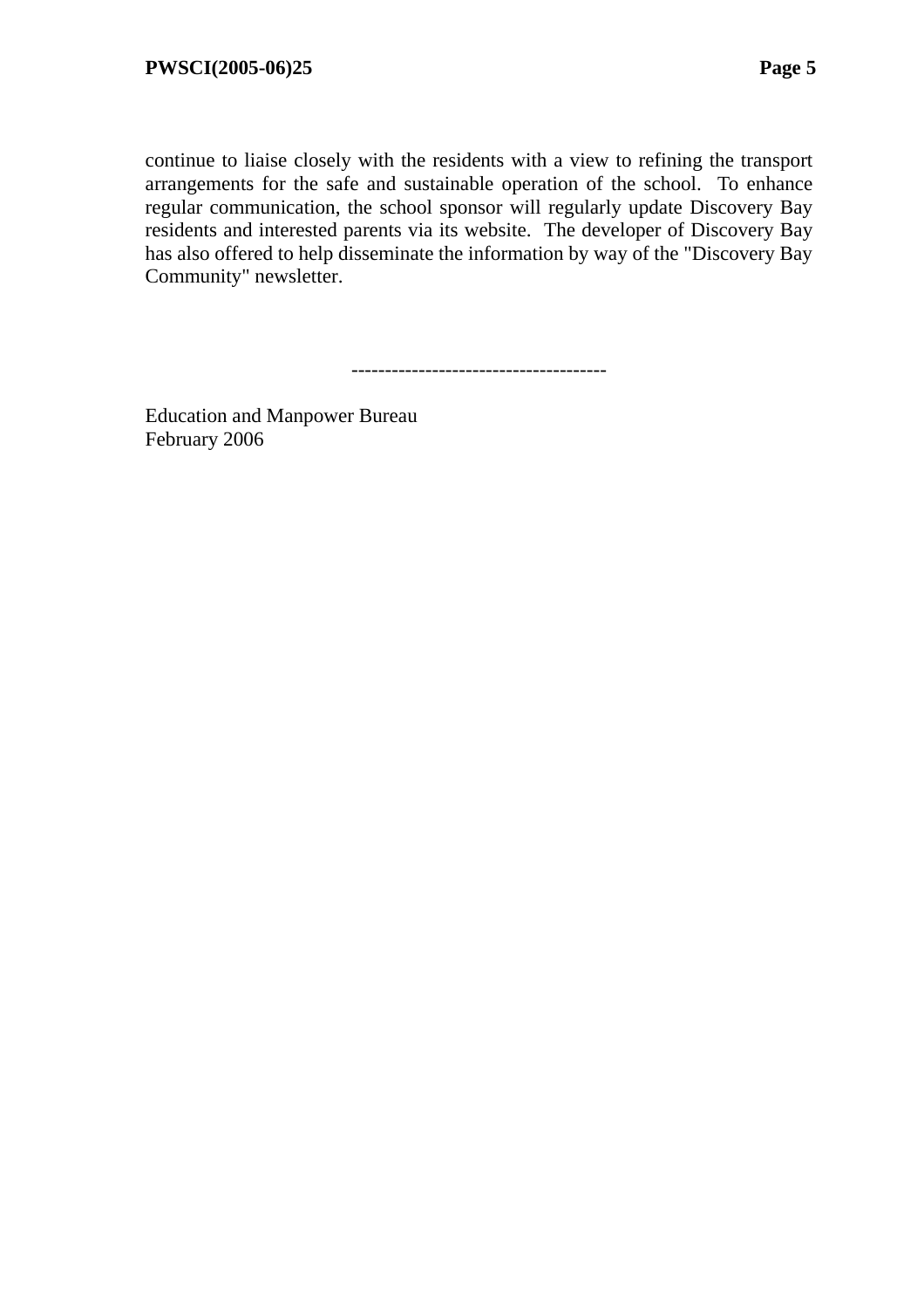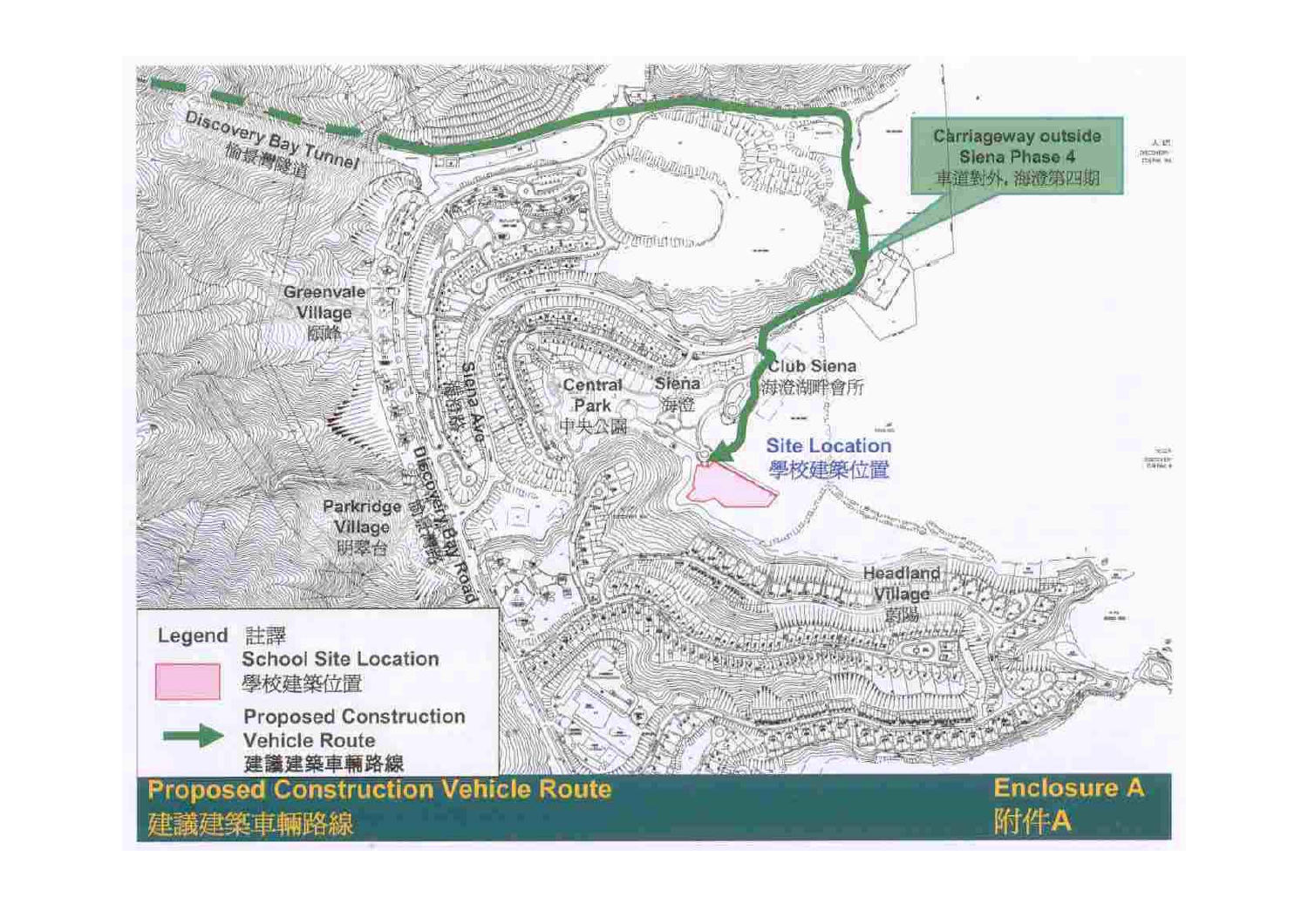